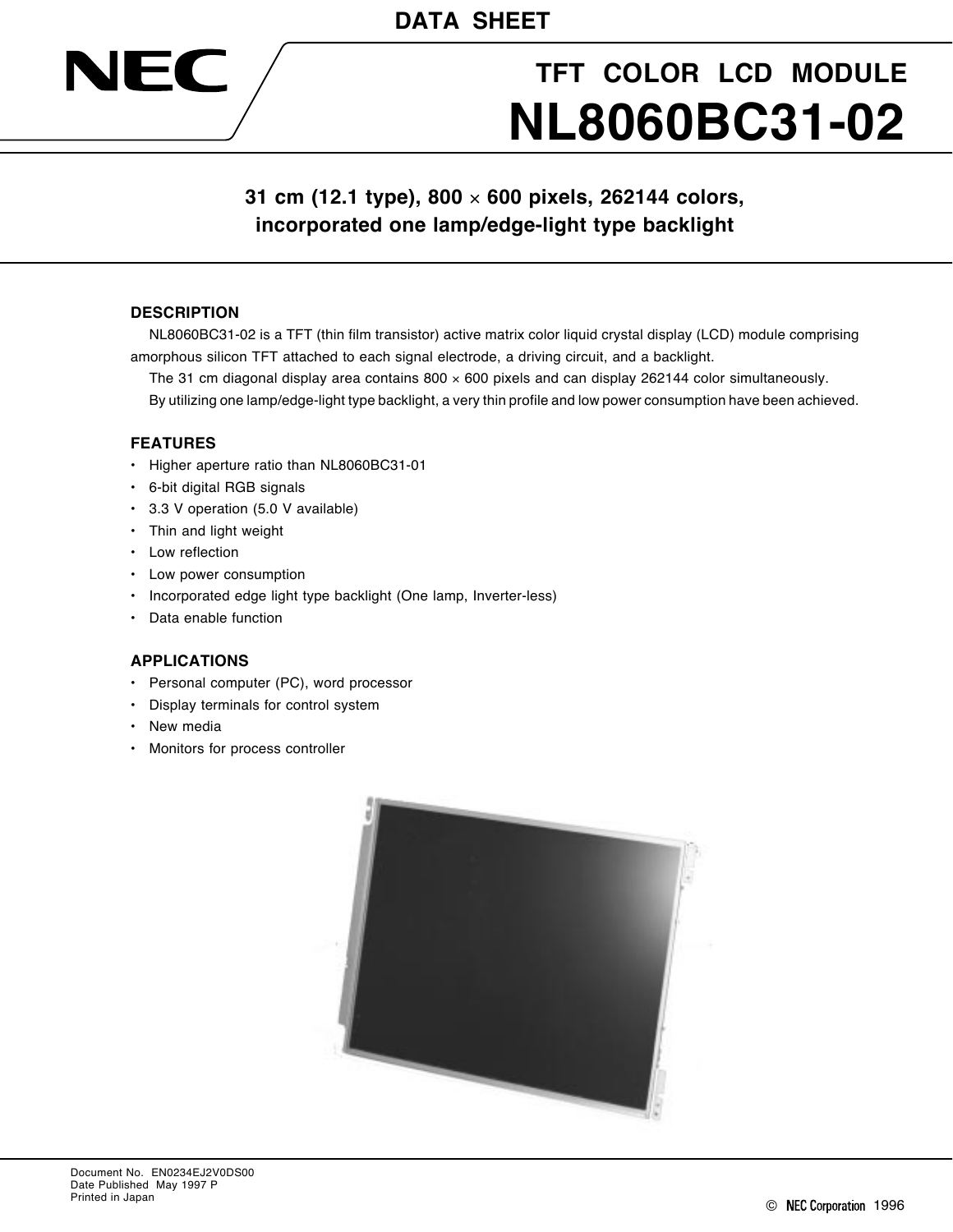# **NEC**

# **STRUCTURE AND FUNCTIONS**

A TFT color LCD module comprises a TFT LCD panel, LSIs for driving liquid crystal, and the backlight. The TFT LCD panel is composed of a TFT array glass substrate superimposed on a color filter glass substrate with liquid crystal filled in the narrow gap between two substrates. The backlight apparatus is located on the backside of the LCD panel.

RGB (Red, Green, Blue) data signals are sent to LCD panel drivers after modulation into suitable forms for active matrix addressing through signal processor.

Each of the liquid crystal cells acts as an electro-optical switch that controls the light transmission from the backlight by a signal applied to a signal electrode through the TFT switch.

# **BLOCK DIAGRAM**



#### **OUTLINE OF CHARACTERISTICS (at room temperature)**

| Display area                                         | 246.0 (H) ×184.5 (V) mm                                                   |
|------------------------------------------------------|---------------------------------------------------------------------------|
| Drive system                                         | a-Si TFT active matrix                                                    |
| Display colors                                       | 262144 colors                                                             |
| Number of pixels                                     | $800 \times 600$ pixels                                                   |
| Pixel arrangement                                    | <b>RGB</b> vertical stripe                                                |
| Pixel pitch                                          | $0.3075$ (H) $\times$ 0.3075 (V) mm                                       |
| Module size                                          | 275.0 (H) × 199.0 (V) × 7.5 typ. (D) mm                                   |
| Weight                                               | 490 g (typ.)                                                              |
| Contrast ratio                                       | $150:1$ (typ.)                                                            |
| Viewing angle (more than the contrast ratio of 10:1) |                                                                           |
|                                                      | Horizontal : $50^\circ$ (typ. left side, right side)                      |
|                                                      | Vertical : $20^{\circ}$ (typ. up side), $40^{\circ}$ (typ. down side)     |
| Designed viewing direction                           | • Wider viewing angle with contrast ratio : down side (6 o'clock)         |
|                                                      | • Wider viewing angle without image reversal: up side (12 o'clock)        |
|                                                      | • Optimum grayscale ( $\gamma$ = 2.2)<br>: perpendicular                  |
| Color gamut                                          | 42 % (typ. center, to NTSC)                                               |
| Response time                                        | 40 ms (max.), "white" to "black"                                          |
| Luminance                                            | 90 cd/m <sup>2</sup> (typ.) (Lamp current: 3.0 mArms)                     |
| Signal system                                        | 6-bit digital signals for each of RGB primary colors, synchronous signals |
|                                                      | (Hsync, Vsync), dot clock (CLK)                                           |
| Supply voltage                                       | 3.3 V [5.0 V] (Logic, LCD driving)                                        |
| Backlight                                            | Edge light type, one cold cathode fluorescent lamp, inverter-less         |
| Power consumption                                    | 3.0 W (typ. at 3.3 V, 90 cd/m <sup>2</sup> )                              |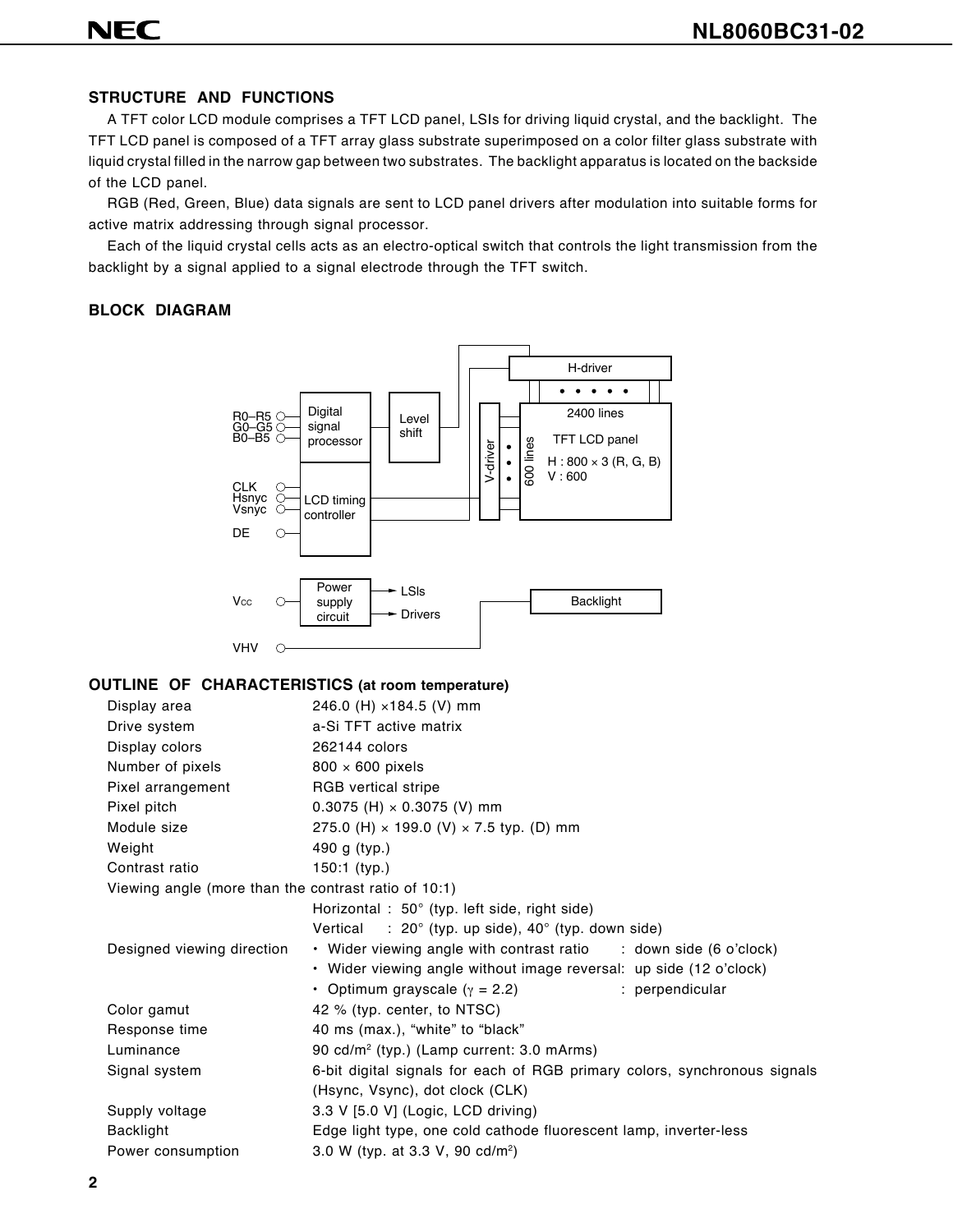# **GENERAL SPECIFICATIONS**

| Item              | Specification                                                           | Unit  |
|-------------------|-------------------------------------------------------------------------|-------|
| Module size       | $275.0 \pm 0.5$ (H) $\times$ 199.0 $\pm$ 0.5 (V) $\times$ 8.0 max.* (D) | mm    |
| Display area      | 246.0 (H) $\times$ 184.5 (V)                                            | mm    |
| Number of pixels  | 800 (H) $\times$ 600 (V)                                                | pixel |
| Dot pitch         | $0.1025$ (H) $\times$ 0.3075 (V)                                        | mm    |
| Pixel pitch       | $0.3075$ (H) $\times$ 0.3075 (V)                                        | mm    |
| Pixel arrangement | RGB (Red, Green, Blue) vertical stripe                                  |       |
| Display colors    | 262144                                                                  | color |
| Weight            | 510 (max.)                                                              | g     |

**Note** No inverter for the backlight is integrated in the module. **\*** D = 7.5 typ.

# **ABSOLUTE MAXIMUM RATINGS**

| Parameter       | Symbol          | Rating                                                                               | Unit   | Remarks              |                 |              |  |
|-----------------|-----------------|--------------------------------------------------------------------------------------|--------|----------------------|-----------------|--------------|--|
| Supply voltage  | Vcc             | $-0.3$ to 6.5                                                                        | $\vee$ | $V_1 - V_{CC} < 3.0$ |                 | $Ta = 25 °C$ |  |
| Input voltage   | V <sub>1</sub>  | $-0.3$ to 6.5                                                                        | V      |                      |                 |              |  |
| Storage temp.   | T <sub>ST</sub> | $-20$ to 60                                                                          | °С     |                      |                 |              |  |
| Operating temp. | Top             | $0$ to 50                                                                            | °С     | Module surface*      |                 |              |  |
| Humidity        |                 | $\leq$ 95 % relative humidity                                                        |        | $T_a = 40 °C$        | No condensation |              |  |
|                 |                 | $\leq$ 85 % relative humidity                                                        |        | $T_a = 50 °C$        |                 |              |  |
|                 |                 | Absolute humidity shall not<br>exceed $Ta = 50 °C$ .<br>85 % relative humidity level |        | Ta > 50 °C           |                 |              |  |

**\*** Measured at the display area

## **ELECTRICAL CHARACTERISTICS**

(1) Logic, LCD driving

 $Ta = 25 °C$ 

| Parameter               | Symbol      | Min.                    | Typ.                 | Max.                   | Unit | Remarks                                               |
|-------------------------|-------------|-------------------------|----------------------|------------------------|------|-------------------------------------------------------|
| Supply voltage          | Vcc         | 3.0<br>(4.75)           | 3.3<br>(5.0)         | 3.6<br>(5.25)          | ٧    | $V_{\text{CC}} = 3.3 \text{ V}$<br>$(V_{CC} = 5.0 V)$ |
| Logic input "L" voltage | VIL         | 0                       | —                    | $V_{CC} \times 0.3$    | ٧    |                                                       |
| Logic input "H" voltage | Vıн         | $V_{\rm CC} \times 0.7$ |                      | 5.25                   | v    |                                                       |
| Supply current          | <b>I</b> cc |                         | $*1320$<br>$*1(250)$ | $*2750$<br>$*^2$ (550) | mA   | $V_{\text{CC}} = 3.3 V$<br>$(V_{CC} = 5.0 V)$         |

- **\*1.** Checker flag pattern (in EIAJ ED-2522)
- **\*2.** Theoretical maximum current pattern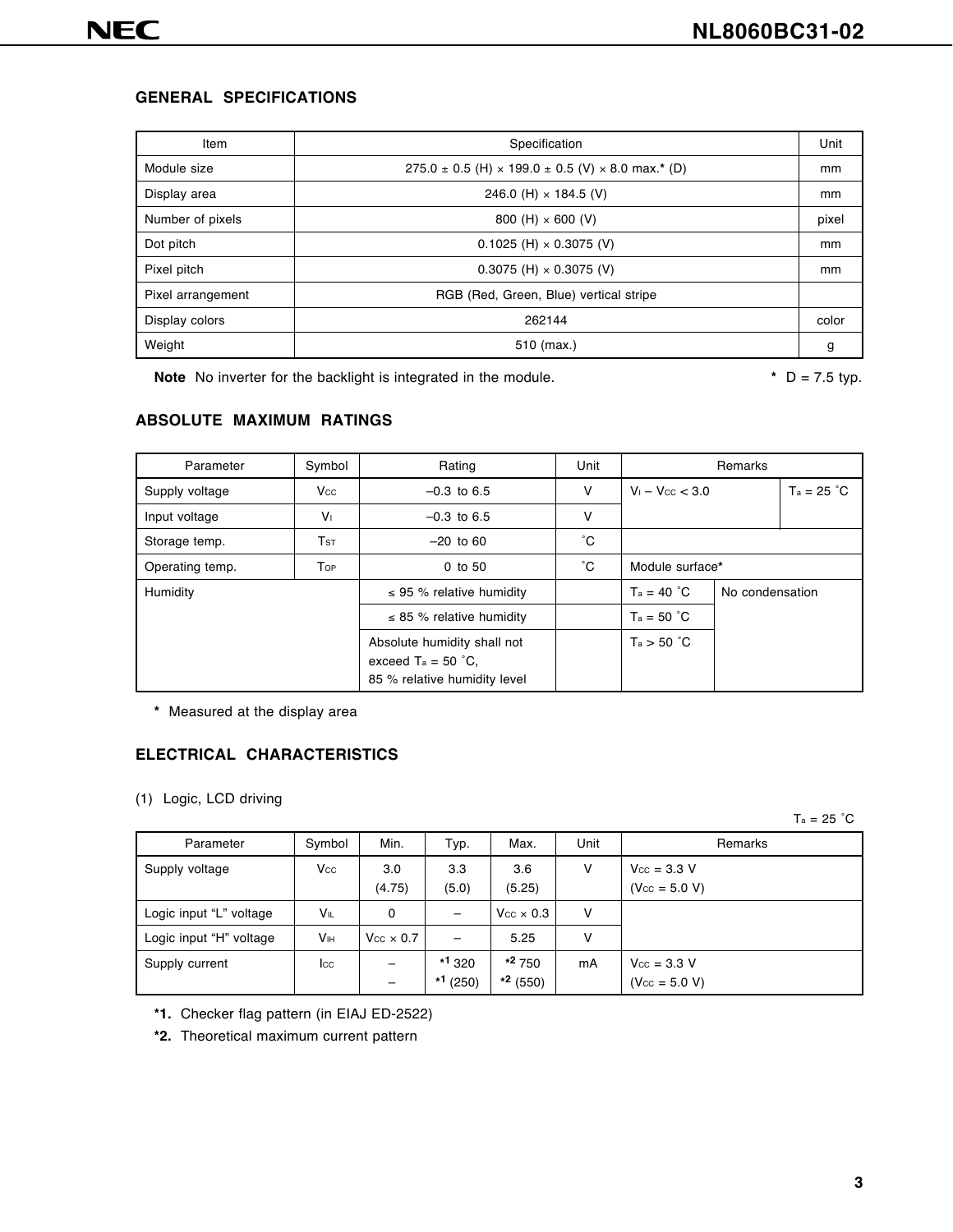#### (2) Backlight

 $Ta = 25 °C$ 

| Parameter            | Symbol | Min. | Typ. | Max. | Unit  | Remarks                                                                            |
|----------------------|--------|------|------|------|-------|------------------------------------------------------------------------------------|
| Lamp current         | ΙL     | 2.0  | 3.0  | 4.0  | mArms | 70 cd/m <sup>2</sup> : 2.0 mArms (typ.)<br>90 cd/m <sup>2</sup> : 3.0 mArms (typ.) |
| Lamp voltage         | VL     |      | 650  |      | Vrms  | $L = 3.0$ mArms                                                                    |
| Lamp turn on voltage | Vs     | 1500 |      | 2000 | Vrms  | $T_a = 0 °C$                                                                       |
|                      |        | 1100 |      | 2000 | Vrms  | $Ta = 25 °C$                                                                       |
| Oscillator frequency | Ft     | 50   |      | 95   | kHz   | <b>Note</b>                                                                        |

**Note** Recommended value of "Ft"

• Ft is within the specification.

and

• 
$$
Ft = \frac{1}{4Th} \times (2n-1)
$$
  
•  $Ft = \frac{1}{4Th} \times (2n-1)$   
•  $n : a natural num$ 

 $l$  ral number  $(1, 2, 3, \cdots)$ 

If Ft is out of the recommended value, interference between Ft frequency and Hsync frequency may cause beat on the display.

#### **SUPPLY VOLTAGE SEQUENCE**



- \*1 The supply voltage for input signals should be the same as Vcc.
- \*2 Apply VHV within the LCD operation period. When the backlight turns on before LCD operation or the LCD operation turns off before the backlight turns off, the display may momentarily become white.
- \*3 When the power is off, please keep whole signals (Hsync, Vsync, CLK, DE, data) low level or high impedance.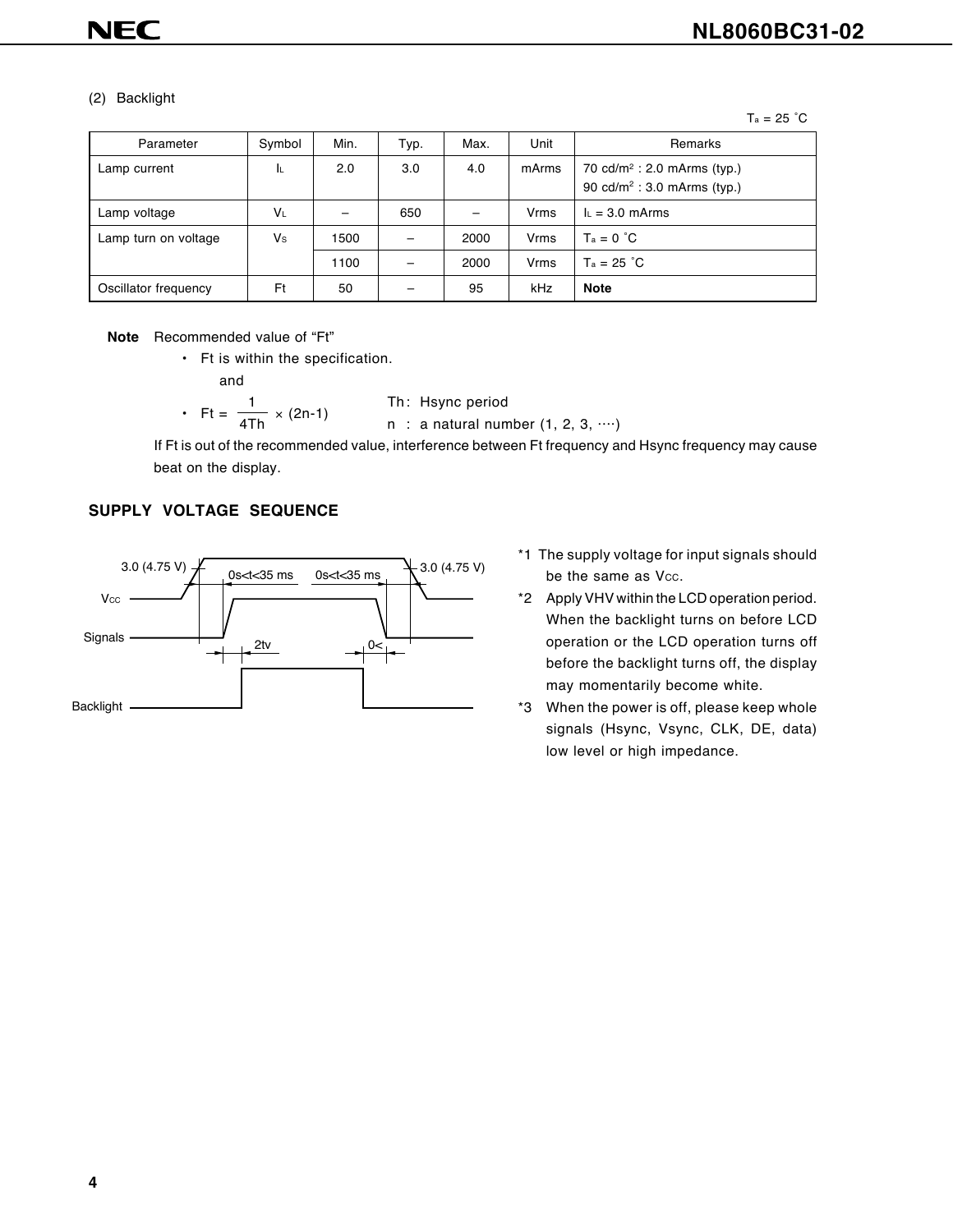#### **INTERFACE PIN CONNECTION**

|  | (1) Interface signals, power supply |  |  |
|--|-------------------------------------|--|--|

Module side connector Mating connector

CN1 ... DF9-41P-1V (No. 1 to 41) DF9-41S-1V

Supplier: HIROSE ELECTRIC CO,. LTD.

or and the contract of the contract of the contract of the contract of the contract of the contract of the con

IL-310-T41P-VF (No. 1 to 41) IL-310-T41S-VF

Supplier: Japan Aviation Electronics Industry limited (JAE)

note: Mating connectors are possible to use both parts.

| Pin No. | Symbol         | Function         |                   |
|---------|----------------|------------------|-------------------|
| 1       | <b>GND</b>     | Ground           | Note 3            |
| 2       | <b>DCLK</b>    | Dot clock        |                   |
| 3       | <b>GND</b>     | Ground           | Note 3            |
| 4       | Hsync          | Horizontal sync. |                   |
| 5       | Vsync          | Vertical sync.   |                   |
| 6       | <b>GND</b>     | Ground           | Note 3            |
| 7       | <b>GND</b>     | Ground           | Note <sub>3</sub> |
| 8       | <b>GND</b>     | Ground           | Note 3            |
| 9       | R <sub>0</sub> | Red data (LSB)   |                   |
| 10      | R <sub>1</sub> | Red data         |                   |
| 11      | R <sub>2</sub> | Red data         |                   |
| 12      | <b>GND</b>     | Ground           | Note <sub>3</sub> |
| 13      | R <sub>3</sub> | Red data         |                   |
| 14      | R4             | Red data         |                   |
| 15      | R <sub>5</sub> | Red data (MSB)   |                   |
| 16      | <b>GND</b>     | Ground           | Note 3            |
| 17      | <b>GND</b>     | Ground           | Note 3            |
| 18      | <b>GND</b>     | Ground           | Note 3            |
| 19      | G <sub>0</sub> | Green data (LSB) |                   |
| 20      | G <sub>1</sub> | Green data       |                   |
| 21      | G <sub>2</sub> | Green data       |                   |

| Pin No. | Symbol         | Function           |                   |
|---------|----------------|--------------------|-------------------|
| 22      | GND            | Ground             | Note 3            |
| 23      | G3             | Green data         |                   |
| 24      | G4             | Green data         |                   |
| 25      | G5             | Green data (MSB)   |                   |
| 26      | <b>GND</b>     | Ground             | Note 3            |
| 27      | <b>GND</b>     | Ground             | Note 3            |
| 28      | <b>GND</b>     | Ground             | Note 3            |
| 29      | B <sub>0</sub> | Blue data (LSB)    |                   |
| 30      | <b>B1</b>      | Blue data          |                   |
| 31      | B <sub>2</sub> | Blue data          |                   |
| 32      | <b>GND</b>     | Ground             | Note <sub>3</sub> |
| 33      | B <sub>3</sub> | Blue data          |                   |
| 34      | <b>B4</b>      | Blue data          |                   |
| 35      | <b>B5</b>      | Blue data (MSB)    |                   |
| 36      | GND            | Ground             | Note <sub>3</sub> |
| 37      | DE             | Data enable        |                   |
| 38      | Vcc            | Power supply       | Note 1            |
| 39      | Vcc            | Power supply       | Note 1            |
| 40      | Vcc            | Power supply       | Note 1            |
| 41      | <b>MODE</b>    | Timing mode select | Note 2            |

LSB : Least Significant Bit

MSB : Most Significant Bit

**Notes 1.** Vcc: All Vcc terminals should be connected to 3.3 V [5.0 V].

**2.** MODE:  $\begin{cases} H & = \text{Fixed mode} \end{cases}$ ſ

L or open = DE mode

**3.** GND is connected to the frame of the LCD module.

#### (2) Backlight

lamp side connector mating connector CN2 ··· BHR-03VS-1 SM02 (8.0) B-BHS-TB Supplier: J.S.T TRADING COMPANY, LTD

| Pin No. | Symbol | Function              |
|---------|--------|-----------------------|
|         | VH     | High voltage terminal |
|         | N C    | Non-connection        |
|         |        | Low voltage terminal  |



<Connector location>

**5**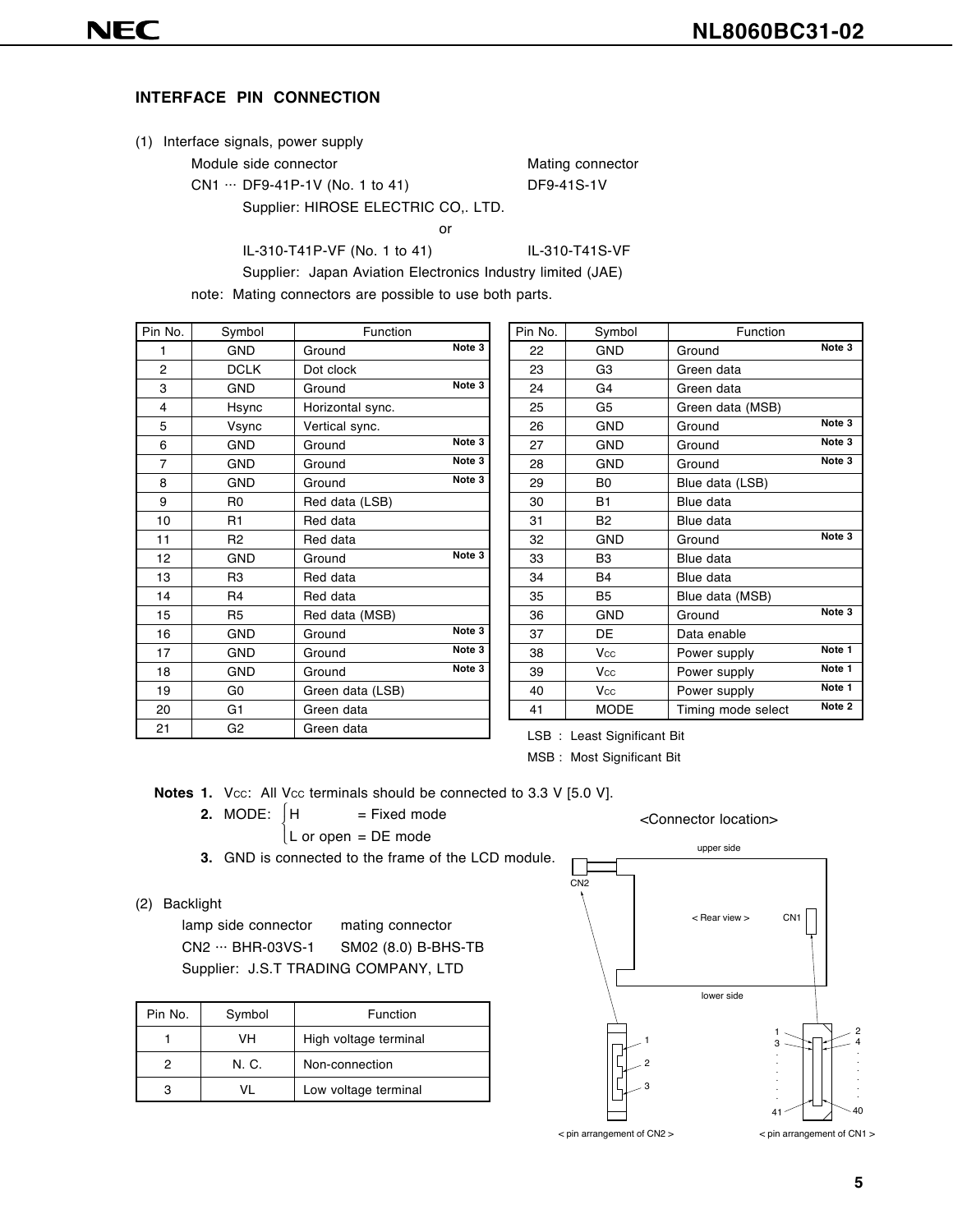# **DISPLAY COLORS vs. INPUT DATA SIGNALS**

| Display colors  |               |                |                |                |                |                |                |                |    |                |                |                | Data signal (0: Low level, 1: High level) |                |                |                |           |              |                |
|-----------------|---------------|----------------|----------------|----------------|----------------|----------------|----------------|----------------|----|----------------|----------------|----------------|-------------------------------------------|----------------|----------------|----------------|-----------|--------------|----------------|
|                 |               | R <sub>5</sub> | R <sub>4</sub> | R <sub>3</sub> | R <sub>2</sub> | R <sub>1</sub> | R <sub>0</sub> | G <sub>5</sub> | G4 | G <sub>3</sub> | G <sub>2</sub> | G <sub>1</sub> | G <sub>0</sub>                            | B <sub>5</sub> | B <sub>4</sub> | B <sub>3</sub> | <b>B2</b> | <b>B1</b>    | B <sub>0</sub> |
|                 | <b>Black</b>  | 0              | 0              | 0              | 0              | 0              | 0              | 0              | 0  | 0              | 0              | 0              | $\pmb{0}$                                 | $\mathsf 0$    | 0              | 0              | 0         | 0            | $\pmb{0}$      |
|                 | <b>Blue</b>   | 0              | $\mathbf 0$    | 0              | 0              | 0              | 0              | 0              | 0  | 0              | 0              | 0              | 0                                         | 1              | 1              | 1              | 1         | $\mathbf{1}$ | 1              |
|                 | Red           | 1              | 1              | 1              | 1              | 1              | 1              | 0              | 0  | 0              | 0              | 0              | 0                                         | 0              | 0              | 0              | 0         | 0            | 0              |
| Basic colors    | Magenta       | 1              | 1              | 1              | 1              | 1              | 1              | 0              | 0  | 0              | 0              | 0              | 0                                         | 1              | 1              | 1              | 1         | 1            | 1              |
|                 | Green         | 0              | 0              | 0              | 0              | 0              | 0              | 1              | 1  | 1              | 1              | 1              | $\mathbf{1}$                              | 0              | 0              | 0              | 0         | 0            | 0              |
|                 | Cyan          | 0              | 0              | 0              | 0              | 0              | 0              | 1              | 1  | 1              | 1              | 1              | $\mathbf{1}$                              | 1              | 1              | 1              | 1         | 1            | 1              |
|                 | Yellow        | 1              | 1              | 1              | 1              | 1              | 1              | 1              | 1  | 1              | 1              | 1              | 1                                         | 0              | 0              | 0              | 0         | 0            | 0              |
|                 | White         | 1              | 1              | 1              | 1              | 1              | 1              | 1              | 1  | 1              | 1              | 1              | 1                                         | 1              | 1              | 1              | 1         | 1            | 1              |
|                 | <b>Black</b>  | 0              | $\mathbf 0$    | 0              | 0              | $\mathbf 0$    | 0              | 0              | 0  | 0              | 0              | 0              | 0                                         | 0              | 0              | $\mathsf 0$    | 0         | 0            | $\pmb{0}$      |
|                 |               | 0              | 0              | 0              | 0              | 0              | 1              | $\mathbf 0$    | 0  | 0              | 0              | 0              | 0                                         | 0              | 0              | 0              | 0         | 0            | 0              |
|                 | Dark          | 0              | 0              | 0              | $\mathbf 0$    | 1              | 0              | 0              | 0  | 0              | 0              | 0              | 0                                         | 0              | 0              | 0              | 0         | $\mathbf 0$  | 0              |
| Red grayscale   |               |                |                |                |                |                |                |                |    |                |                |                |                                           |                |                |                |           |              |                |
|                 |               |                |                |                |                |                |                |                |    |                |                |                |                                           |                |                |                |           |              |                |
|                 | <b>Bright</b> | 1              | 1              | 1              | 1              | 0              | 1              | 0              | 0  | 0              | 0              | 0              | 0                                         | 0              | 0              | 0              | 0         | 0            | 0              |
|                 |               | 1              | 1              | 1              | 1              | 1              | 0              | 0              | 0  | 0              | 0              | 0              | 0                                         | 0              | 0              | 0              | 0         | 0            | 0              |
|                 | Red           | 1              | 1              | 1              | 1              | 1              | 1              | 0              | 0  | 0              | 0              | 0              | 0                                         | 0              | 0              | $\mathbf 0$    | 0         | 0            | 0              |
|                 | <b>Black</b>  | 0              | $\mathbf 0$    | 0              | 0              | $\pmb{0}$      | 0              | $\pmb{0}$      | 0  | 0              | 0              | $\mathbf 0$    | $\pmb{0}$                                 | $\pmb{0}$      | 0              | $\pmb{0}$      | 0         | $\pmb{0}$    | $\pmb{0}$      |
|                 |               | 0              | 0              | 0              | 0              | 0              | 0              | 0              | 0  | 0              | 0              | 0              | 1                                         | 0              | 0              | 0              | 0         | 0            | 0              |
|                 | Dark          | 0              | 0              | $\mathbf 0$    | 0              | 0              | 0              | 0              | 0  | 0              | 0              | 1              | 0                                         | 0              | 0              | 0              | 0         | 0            | 0              |
| Green grayscale |               |                |                |                |                |                |                |                |    |                |                |                |                                           |                |                |                |           |              |                |
|                 |               |                |                |                |                |                |                |                |    |                |                |                |                                           |                |                |                |           |              |                |
|                 | <b>Bright</b> | 0              | 0              | 0              | 0              | 0              | 0              | 1              | 1  | 1              | 1              | 0              | 1                                         | 0              | 0              | 0              | 0         | 0            | 0              |
|                 |               | 0              | 0              | 0              | 0              | 0              | 0              | 1              | 1  | 1              | 1              | 1              | 0                                         | 0              | 0              | 0              | 0         | 0            | 0              |
|                 | Green         | 0              | 0              | 0              | 0              | 0              | 0              | 1              | 1  | 1              | 1              | 1              | $\mathbf{1}$                              | 0              | 0              | 0              | 0         | 0            | 0              |
|                 | <b>Black</b>  | 0              | 0              | 0              | 0              | $\mathbf 0$    | 0              | 0              | 0  | 0              | 0              | 0              | 0                                         | $\pmb{0}$      | 0              | $\mathsf 0$    | 0         | $\mathsf 0$  | $\mathbf 0$    |
|                 |               | 0              | 0              | 0              | 0              | 0              | 0              | 0              | 0  | 0              | 0              | 0              | 0                                         | 0              | 0              | 0              | 0         | 0            | 1              |
| Blue grayscale  | Dark          | 0              | 0              | 0              | 0              | 0              | 0              | 0              | 0  | 0              | 0              | 0              | 0                                         | 0              | 0              | 0              | 0         | 1            | 0              |
|                 |               |                |                |                |                |                |                |                |    |                |                |                |                                           |                |                |                |           |              |                |
|                 |               |                |                |                |                |                |                |                |    |                |                |                |                                           |                |                |                |           |              |                |
|                 | <b>Bright</b> | 0              | 0              | 0              | 0              | 0              | 0              | 0              | 0  | 0              | 0              | 0              | 0                                         | $\mathbf{1}$   | 1              |                | 1         | 0            | 1              |
|                 |               | 0              | 0              | 0              | 0              | 0              | 0              | 0              | 0  | 0              | 0              | 0              | 0                                         | 1              | 1              | 1              | 1         | $\mathbf{1}$ | 0              |
|                 | Blue          | 0              | 0              | 0              | 0              | 0              | 0              | 0              | 0  | 0              | 0              | 0              | 0                                         | $\mathbf{1}$   | 1              | 1              | 1         | 1            | 1              |

**Note** Colors are developed in combination with 6-bit signals (64 steps in grayscale) of each primary red, green, and blue color.

This process can result in up to 262144 (64  $\times$  64  $\times$  64) colors.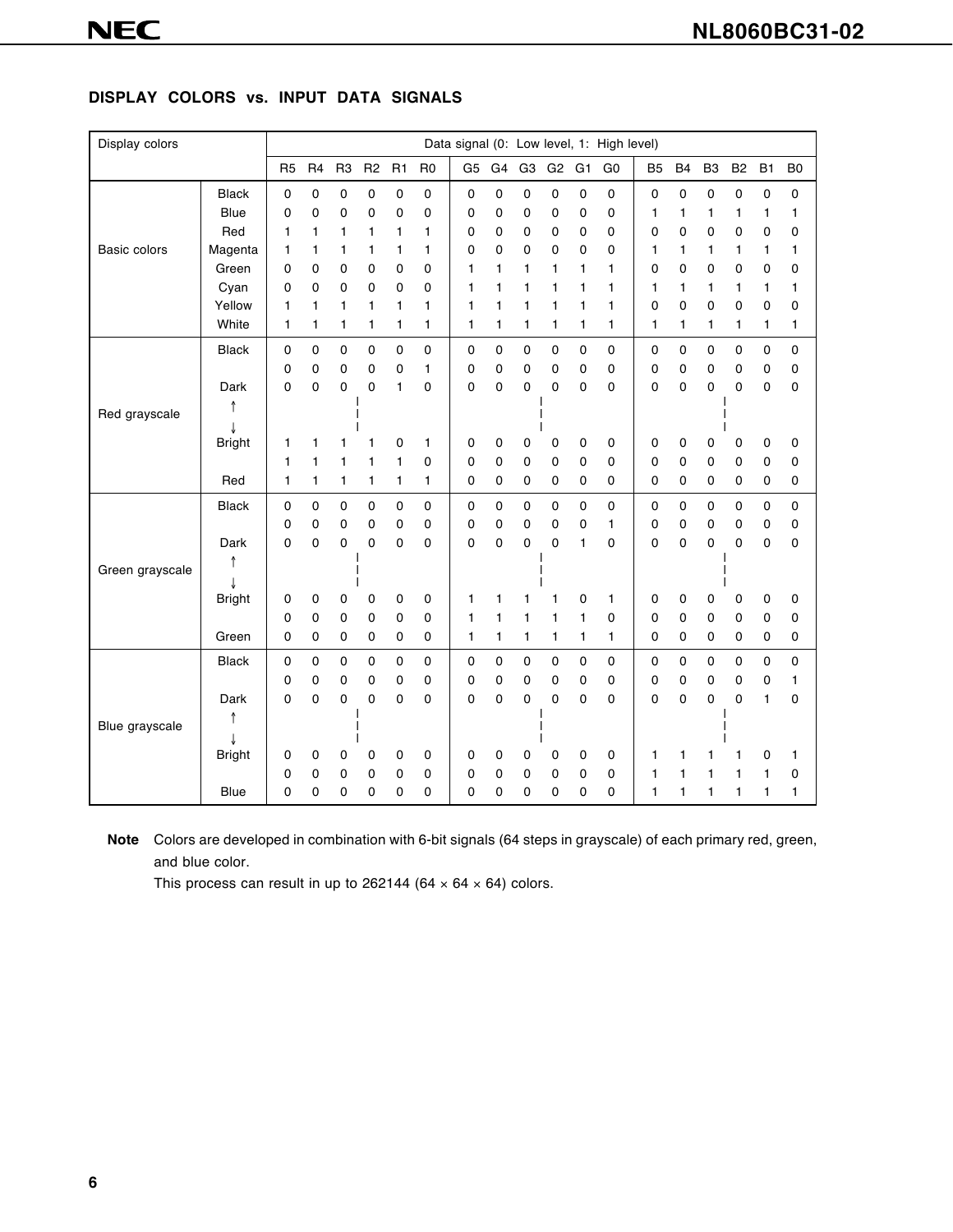# **INPUT SIGNAL TIMING**

# **(1) Input signal specifications**

|                    | Parameter          | Symbol       | Min.                     | Typ.                     | Max.                     | Unit       | Remarks           |
|--------------------|--------------------|--------------|--------------------------|--------------------------|--------------------------|------------|-------------------|
| <b>CLK</b>         | Frequency          | 1/tc         | 34.0                     | 38.362                   | 40.0                     | MHz        | 26.067 ns (TYP.)  |
|                    | Duty               | tch/tc       | 0.4                      | 0.5                      | 0.6                      |            |                   |
|                    | Rise, fall         | tcrf         | $\overline{\phantom{0}}$ | $\overline{\phantom{0}}$ | 10                       | ns         |                   |
| Hsync              | Period             | th           | 24.3                     | 26.693                   | $\qquad \qquad -$        | $\mu$ S    | 37.463 kHz (TYP.) |
|                    |                    |              | $\overline{\phantom{0}}$ | 1024                     | $\qquad \qquad -$        | <b>CLK</b> |                   |
|                    | Display period     | thd          |                          | 800                      |                          | <b>CLK</b> |                   |
|                    | Front-porch        | thf          |                          | 24                       |                          | <b>CLK</b> | fixed timing mode |
|                    |                    |              | $\overline{4}$           | 24                       |                          | <b>CLK</b> | DE mode           |
|                    | Pulse width        | thp*         | $\mathbf{2}$             | 72                       | 127                      | <b>CLK</b> | fixed timing mode |
|                    |                    |              | $\mathbf{2}$             | 72                       | 127                      | <b>CLK</b> | DE mode           |
|                    | Back-porch         | thb*         | 73                       | 128                      | 198                      | <b>CLK</b> | fixed timing mode |
|                    |                    |              | 13                       | 128                      | 509                      | <b>CLK</b> | DE mode           |
|                    |                    | thp + thb*   |                          | 200                      |                          | <b>CLK</b> | fixed timing mode |
|                    |                    |              | 15                       | 200                      | 511                      | <b>CLK</b> | DE mode           |
|                    | CLK-Hsync timing   | thch         | 10                       | -                        | -                        | ns         |                   |
|                    | Hsync-CLK timing   | thcs         | 8                        | $\qquad \qquad -$        | $\qquad \qquad -$        | ns         |                   |
|                    | Hsync-Vsync timing | tvhh         | 1                        | $\qquad \qquad -$        | $\qquad \qquad -$        | <b>CLK</b> |                   |
|                    | Vsync-Hsync timing | tvhs         | 15                       | $\qquad \qquad -$        | $\qquad \qquad -$        | ns         |                   |
|                    | Rise, fall         | thrf         | $\qquad \qquad -$        | $\overline{\phantom{0}}$ | 10                       | ns         |                   |
| Vsync              | Period             | tv           | 16.1                     | 16.683                   | 17.2                     | ms         | 59.94 Hz (TYP.)   |
|                    |                    |              | -                        | 625                      | -                        | H          |                   |
|                    | Display period     | tvd          |                          | 600                      |                          | Н          |                   |
|                    | Front-porch        | tvf          |                          | 1                        |                          | Н          | fixed timing mode |
|                    |                    |              | $\mathbf{1}$             | $\mathbf{1}$             | $\qquad \qquad -$        | H          | DE mode           |
|                    | Pulse width        | tvp*         | 1                        | $\mathbf{2}$             | 23                       | H          | fixed timing mode |
|                    |                    |              | $\mathbf{1}$             | $\mathbf 2$              | $\overline{\phantom{0}}$ | H          | DE mode           |
|                    | Back-porch         | tvb*         | 1                        | 22                       | 23                       | H          | fixed timing mode |
|                    |                    |              | $\mathbf{1}$             | 22                       | -                        | H          | DE mode           |
|                    |                    | $tvp + tvb*$ |                          | 24                       |                          | H          | fixed timing mode |
|                    |                    |              | $\overline{2}$           | 24                       | 24                       | H          | DE mode           |
|                    | Rise, fall         | tvrf         |                          | -                        | 10                       | ns         |                   |
| <b>DATA</b>        | CLK-DATA timing    | tds          | 8                        | -                        | -                        | ns         |                   |
| R0 - R5<br>G0 - G5 | DATA-CLK timing    | tdh          | 10                       | -                        | -                        | ns         |                   |
| B0 - B5            | Rise, fall         | tdrf         | $\qquad \qquad -$        | -                        | 10                       | ns         |                   |
| DE                 | DE-CLK timing      | tes          | 8                        | -                        | -                        | ns         | DE mode           |
|                    | CLK-DE timing      | teh          | $10$                     | -                        | -                        | ns         |                   |
|                    | Rise, fall         | terf         | $\qquad \qquad -$        | -                        | 10                       | ns         |                   |

All of parameters should be kept in the specified range.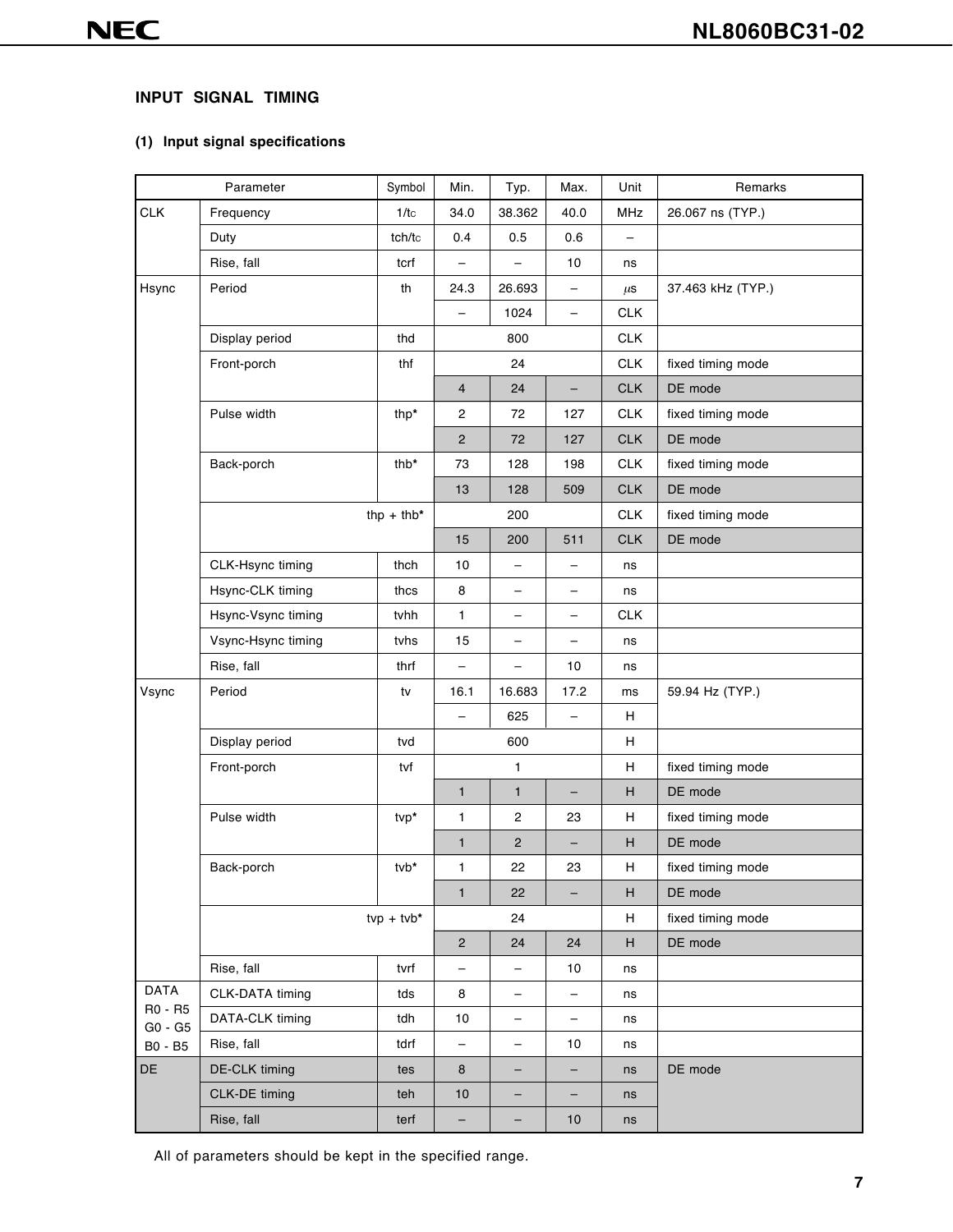# **(2) Definition of input signal timing**

#### <Vertical>



<Horizontal>



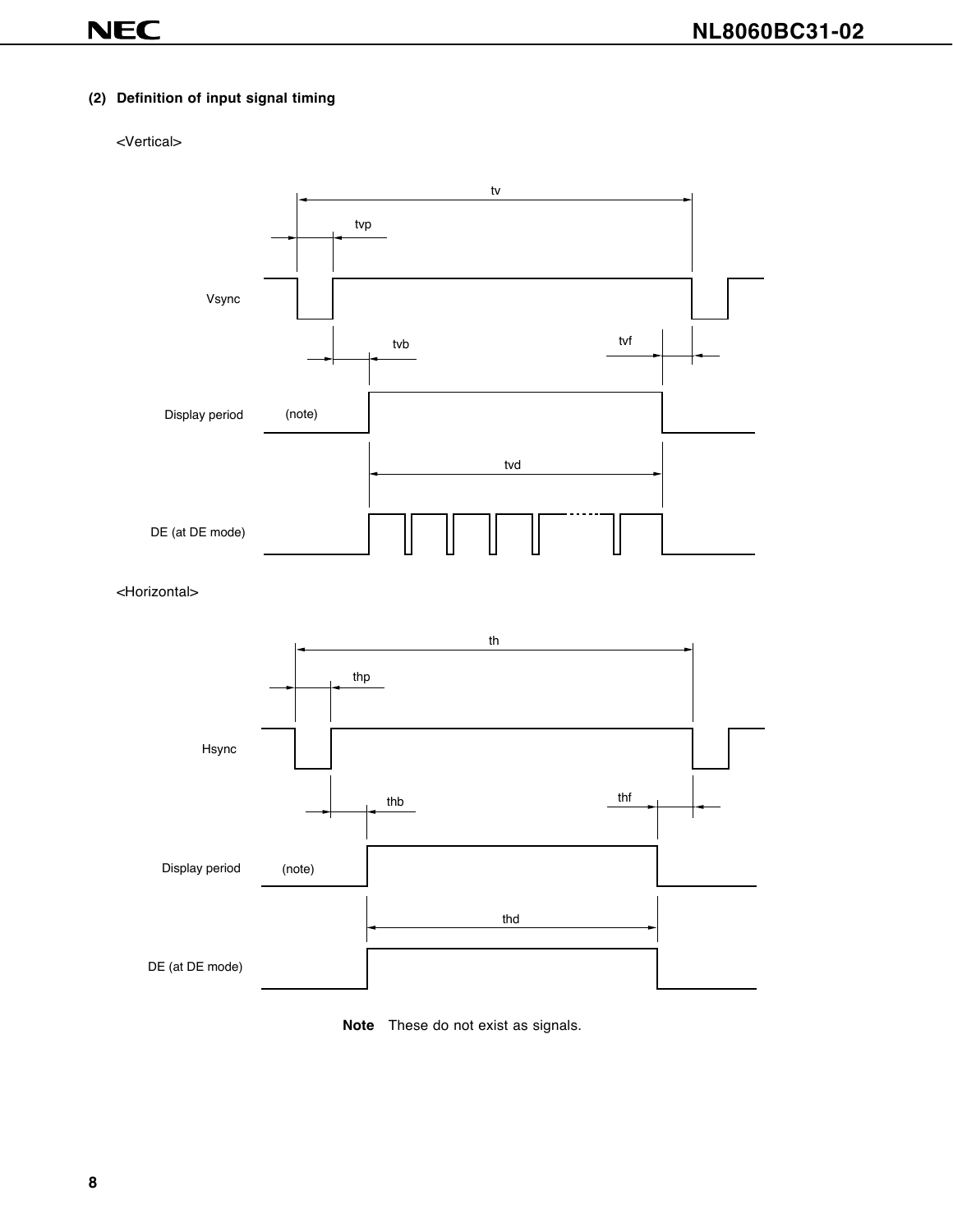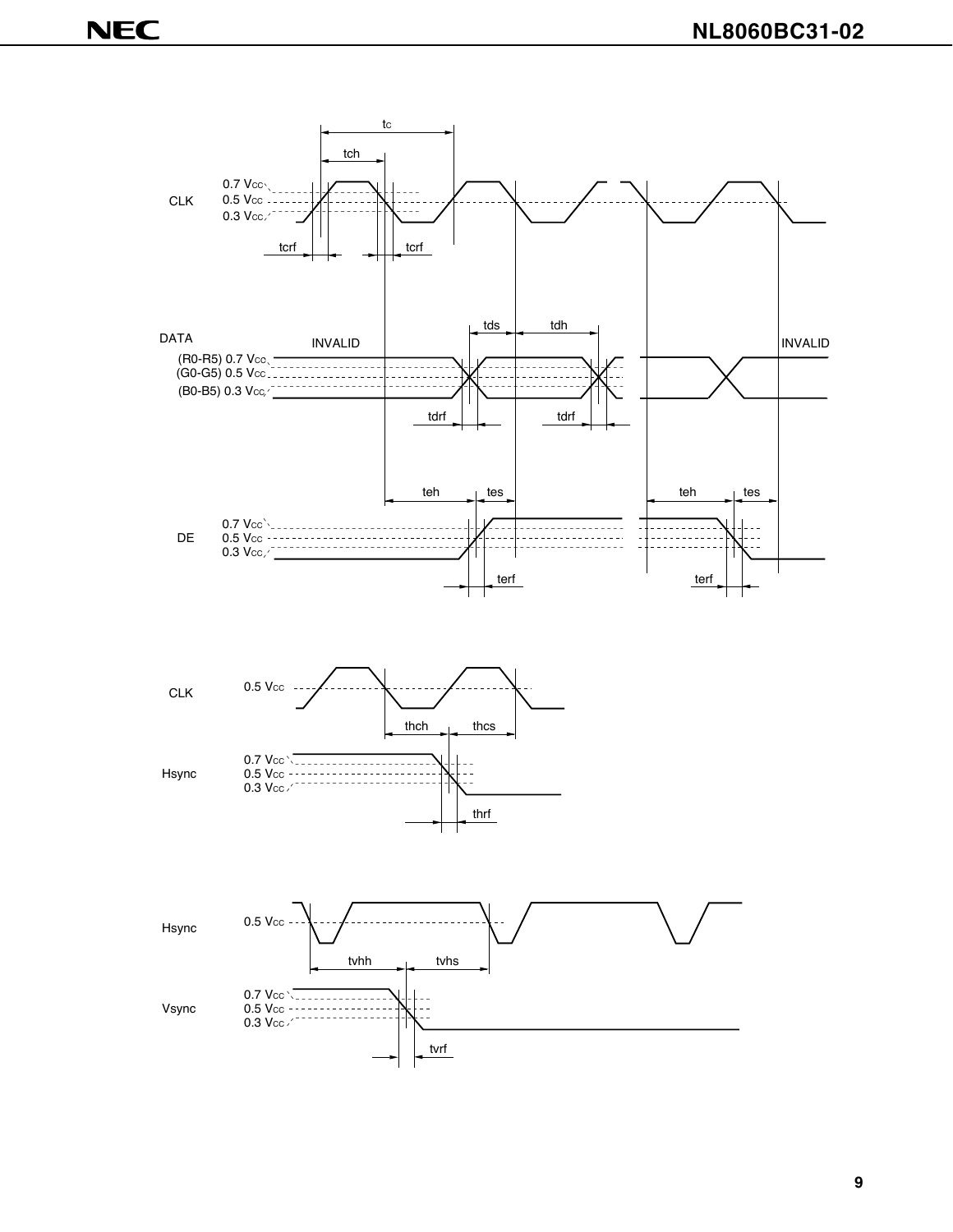#### **(3) Input signal timing chart**

a) Fixed timing mode

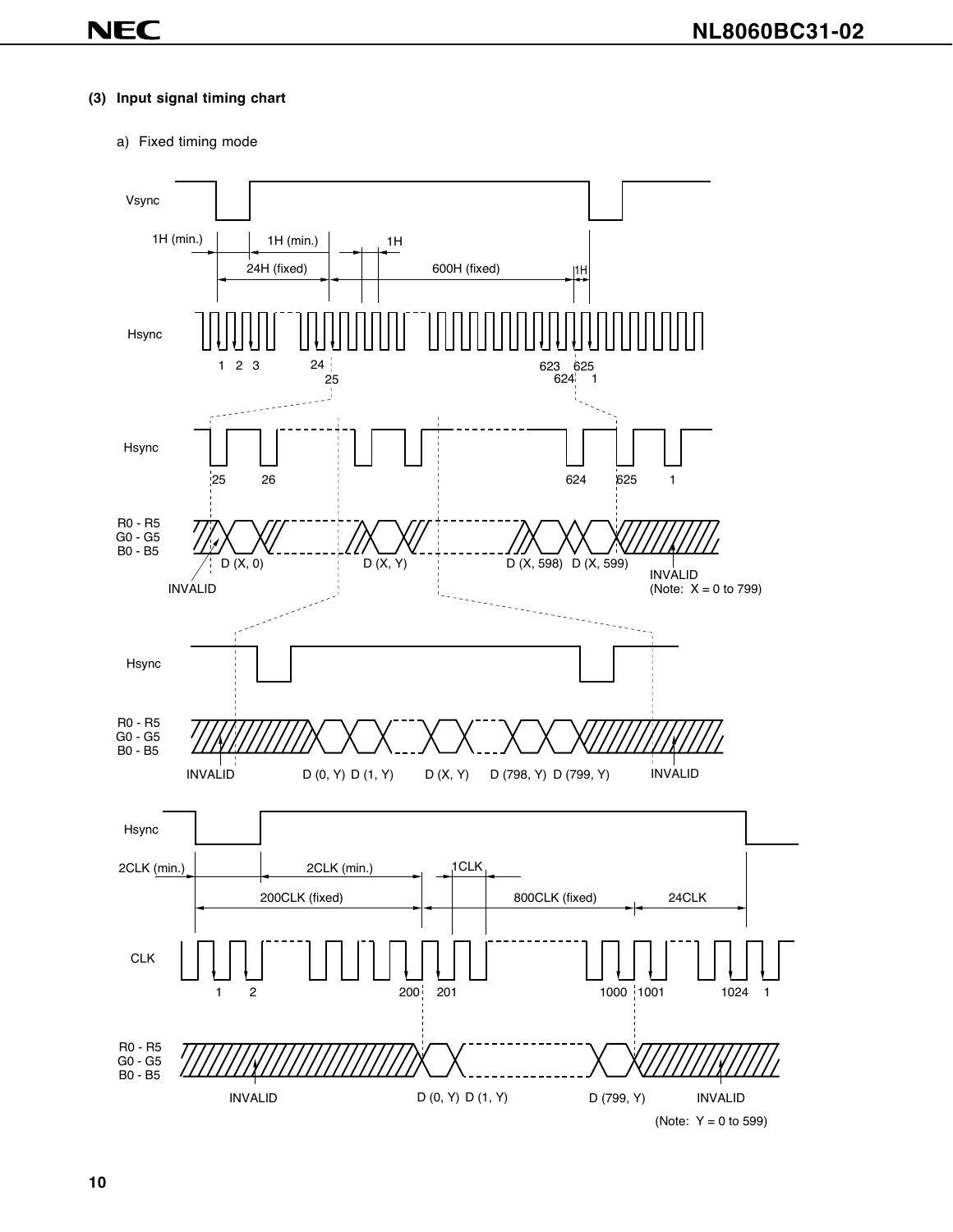b) DE mode

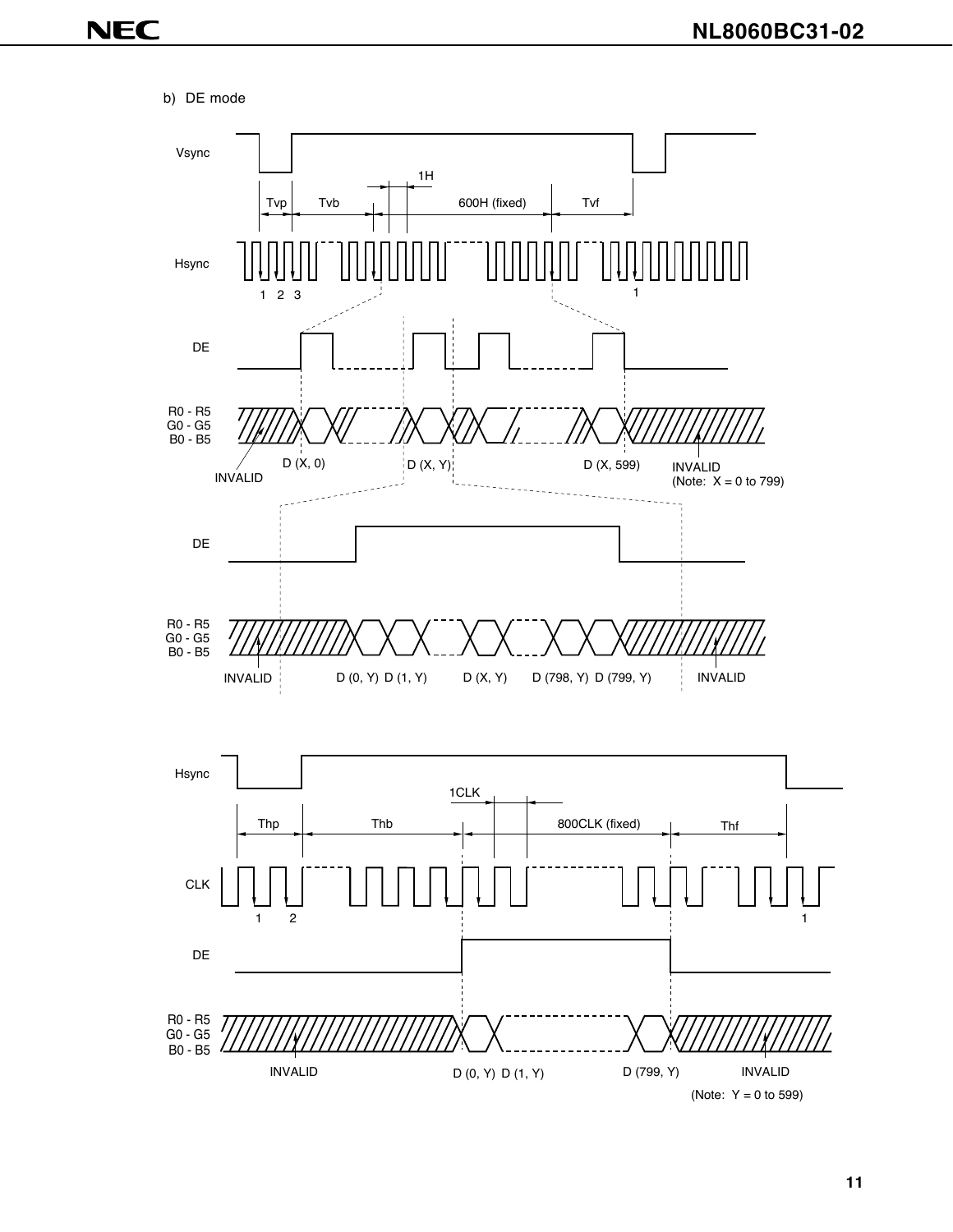# **(4) Display position**

| D(0, 0)    | D(1, 0)    | D(X, 0)    | D (798, 0)   | D(799, 0)    |
|------------|------------|------------|--------------|--------------|
| D(0, 1)    | D(1, 1)    | D(X, 1)    | D(798, 1)    | D(799, 1)    |
|            |            |            |              |              |
| D(0, Y)    | D(1, Y)    | D(X, Y)    | D (798, Y)   | D (799, Y)   |
|            |            |            |              |              |
| D (0, 598) | D (1, 598) | D (X, 598) | D (798, 598) | D (799, 598) |
| D (0, 599) | D (1, 599) | D (X, 599) | D (798, 599) | D (799, 599) |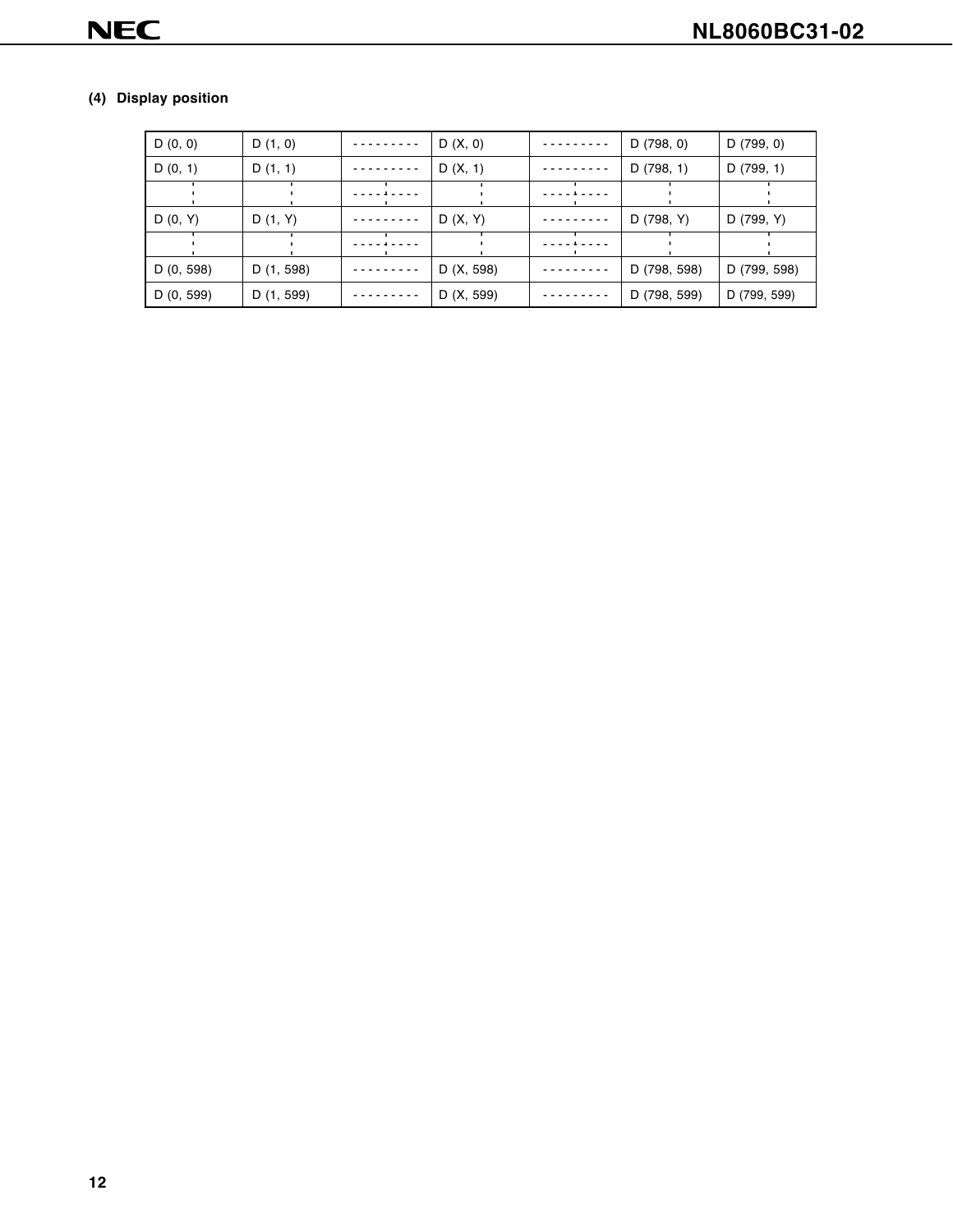## **GENERAL CAUTION**

- (1) Caution when taking out the module
	- 1) Pick the pouch only, when taking out module from a shipping package.
- (2) Cautions for handling the module
	- 1) As the electrostatic discharges may break the LCD module, handle the LCD module with care. Peel a protection sheet off from the LCD panel surface as slowly as possible.
	- 2) As the LCD panel and back-light element are made from fragile glass material, impulse and pressure to the LCD module should be avoided.
	- 3) As the surface of polarizer is very soft and easily scratched, use a soft dry cloth without chemicals for cleaning.
	- 4) Do not pull the interface connectors in or out while the LCD module is operating.
	- 5) Put the module display side down on a flat horizontal plane.
	- 6) Handle connectors and cables with care.
	- 7) The torque to mounting screw should never exceed  $0.294$  N $\cdot$ m (3 Kgf $\cdot$ cm).
- (3) Cautions for the operation
	- 1) When the module is operating, do not lose CILK, Hsync or Vsync signals. If any one of these signals is lost, the LCD panel would be damaged.
	- 2) Obey the supply voltage sequence. If wrong sequence is applied, the module would be damaged.
- (4) Cautions for the atmosphere
	- 1) Dew drop atmosphere should be avoided.
	- 2) Do not store and/or operate the LCD module in a high temperature and/or humidity atmosphere. Storage in an electro-conductive polymer packing pouch and under relatively low temperature atmosphere is recommended.
- (5) Cautions for the module characteristics
	- 1) Do not apply fixed pattern data signal to the LCD module at product aging. Applying fixed pattern for a long time may cause image sticking.
- (6) Other cautions
	- 1) Do not disassemble and/or re-assemble LCD module.
	- 2) Do not re-adjust variable resistor or switch etc.
	- 3) When returning the module for repair or etc., Please pack the module not to be broken. We recommend to use the original shipping packages.

Liquid Crystal Display has the following specific characteristics. These are not defects or malfunctions. The display condition of LCD module may be affected by the ambient temperature.

The LCD module uses cold cathode tubes for backlighting. Optical characteristics, like luminance or uniformity, will change during time.

Uneven brightness and/or small spots may be noticed depending on different display patterns.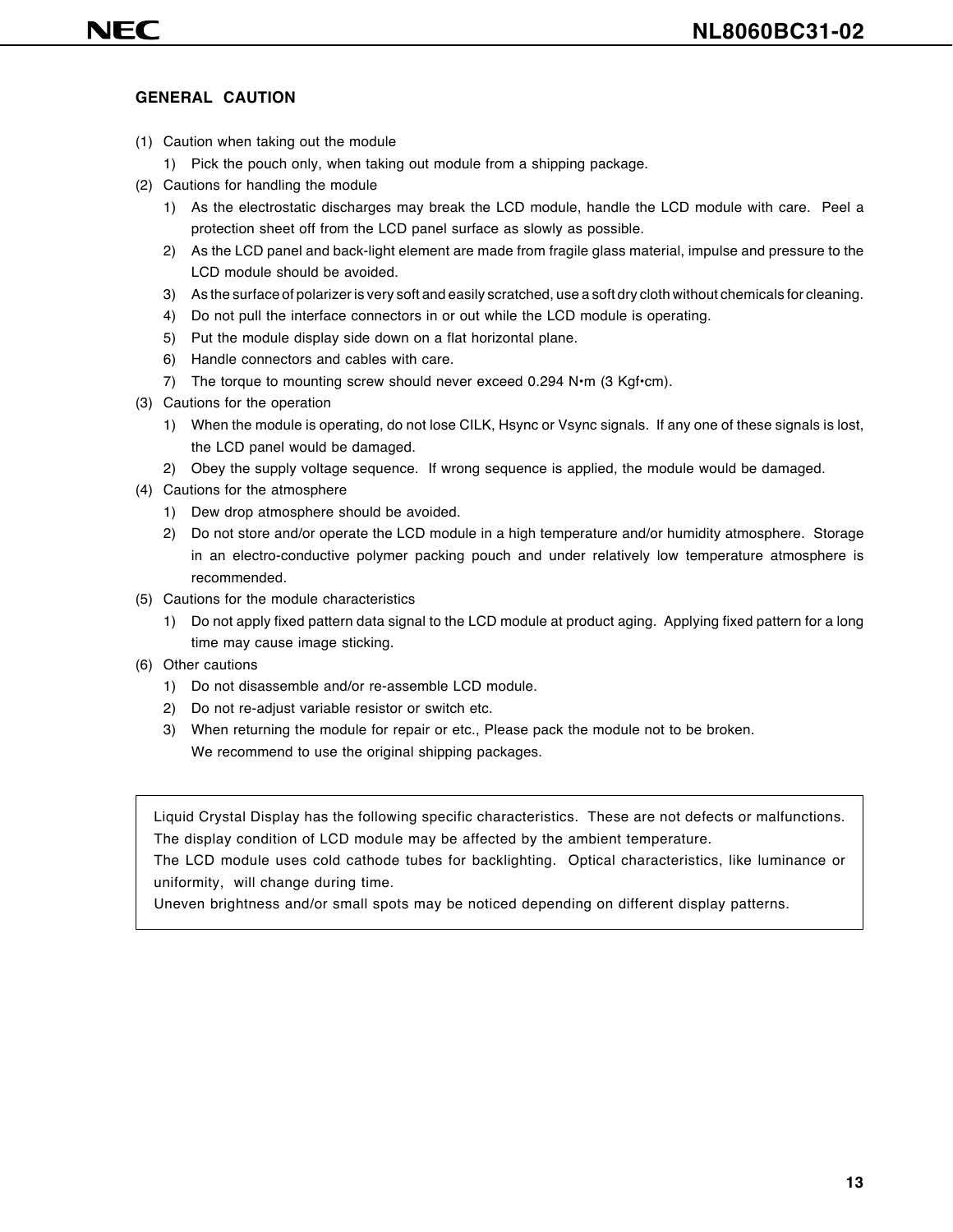

# **OUTLINE DRAWING: Front View (Unit in mm)**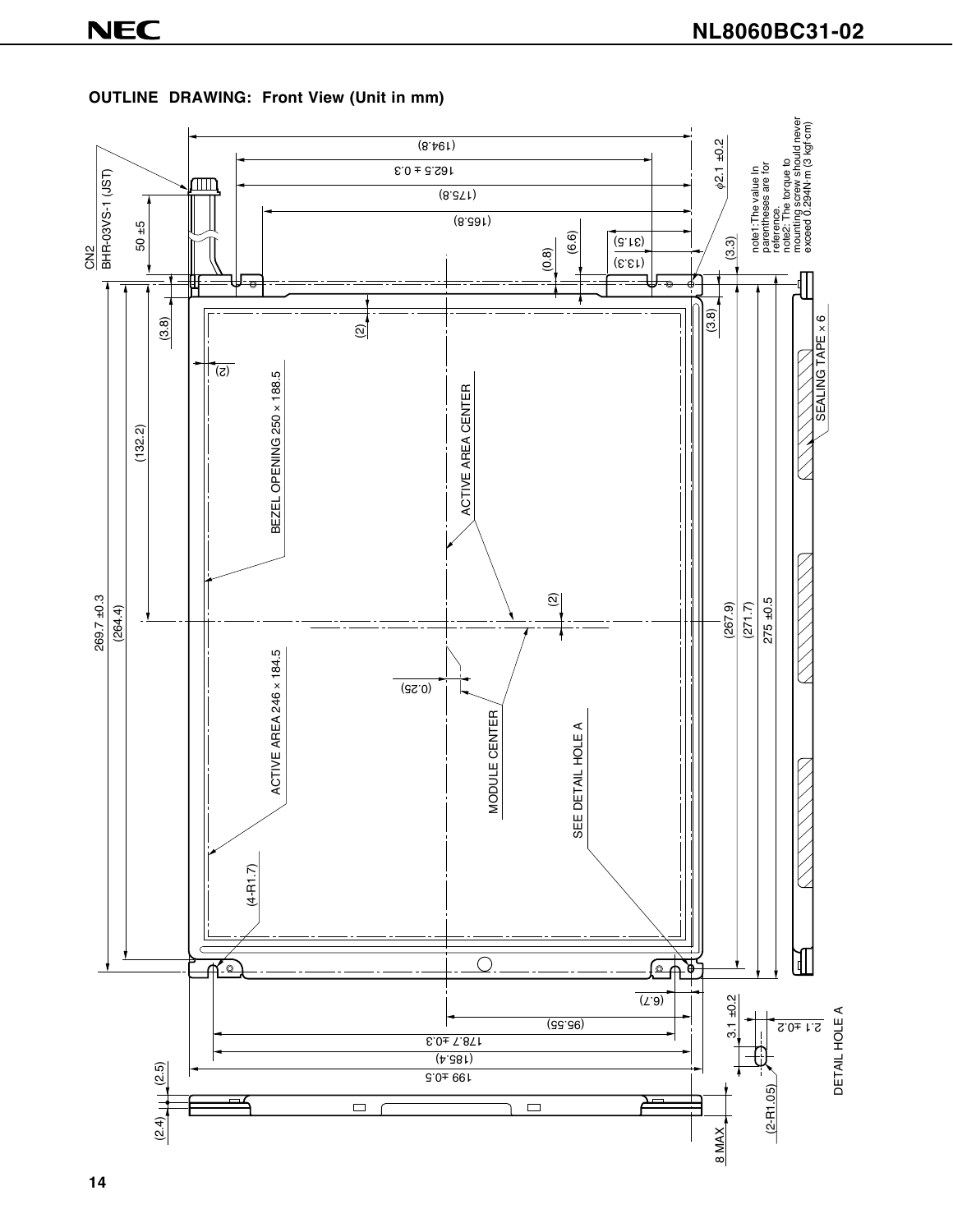

**OUTLINE DRAWING: Rear View (Unit in mm)**